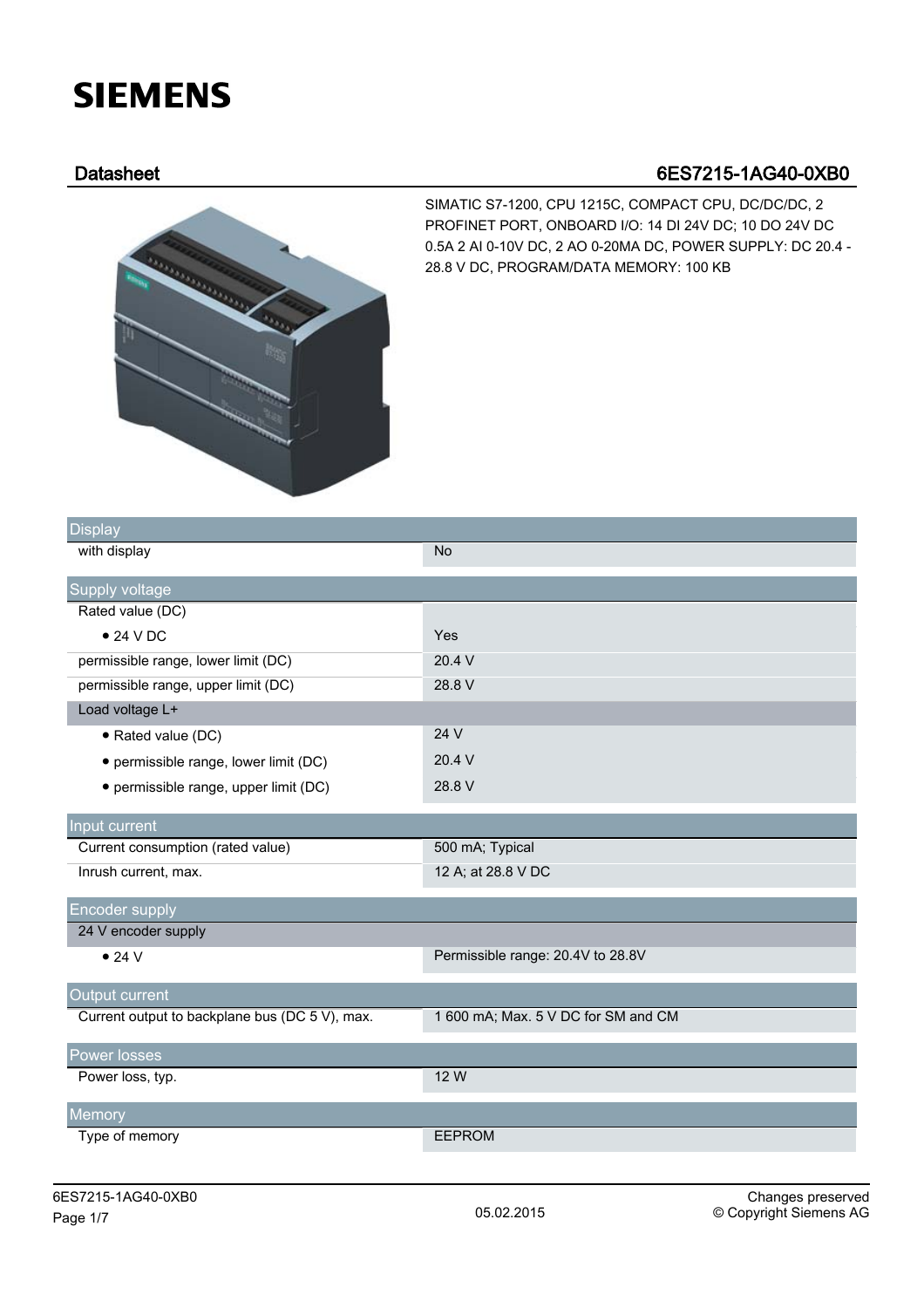| Usable memory for user data                          | 100 kbyte                                                 |
|------------------------------------------------------|-----------------------------------------------------------|
| Work memory                                          |                                                           |
| • Integrated                                         | 125 kbyte                                                 |
| • expandable                                         | No                                                        |
| Load memory                                          |                                                           |
| • Integrated                                         | 4 Mbyte                                                   |
| · Plug-in (SIMATIC Memory Card), max.                | 2 Gbyte; with SIMATIC memory card                         |
| <b>Backup</b>                                        |                                                           |
| $\bullet$ present                                    | Yes; maintenance-free                                     |
| • without battery                                    | Yes                                                       |
|                                                      |                                                           |
| CPU processing times                                 |                                                           |
| for bit operations, typ.                             | 0.085 µs; / Operation                                     |
| for word operations, typ.                            | 1.7 µs; / Operation                                       |
| for floating point arithmetic, typ.                  | 2.3 µs; / Operation                                       |
| <b>CPU-blocks</b>                                    |                                                           |
| Number of blocks (total)                             | DBs, FCs, FBs, counters and timers. The maximum number of |
|                                                      | addressable blocks ranges from 1 to 65535. There is no    |
|                                                      | restriction, the entire working memory can be used        |
| <b>OB</b>                                            |                                                           |
| · Number, max.                                       | Limited only by RAM for code                              |
| Data areas and their retentivity                     |                                                           |
| retentive data area in total (incl. times, counters, | 10 kbyte                                                  |
| flags), max.                                         |                                                           |
| Flag                                                 |                                                           |
| · Number, max.                                       | 8 kbyte; Size of bit memory address area                  |
|                                                      |                                                           |
|                                                      |                                                           |
| Address area<br>I/O address area                     |                                                           |
|                                                      | 1 024 byte                                                |
| • Inputs                                             |                                                           |
| • Outputs                                            | 1 024 byte                                                |
| Process image                                        |                                                           |
| · Inputs, adjustable                                 | 1 kbyte                                                   |
| · Outputs, adjustable                                | 1 kbyte                                                   |
| Hardware configuration                               |                                                           |
| Number of modules per system, max.                   | 3 comm. modules, 1 signal board, 8 signal modules         |
| Time of day                                          |                                                           |
| <b>Clock</b>                                         |                                                           |
| · Hardware clock (real-time clock)                   | Yes                                                       |
| · Deviation per day, max.                            | +/- 60 s/month at 25 $^{\circ}$ C                         |
| • Backup time                                        | 480 h; Typical                                            |
| <b>Digital inputs</b>                                |                                                           |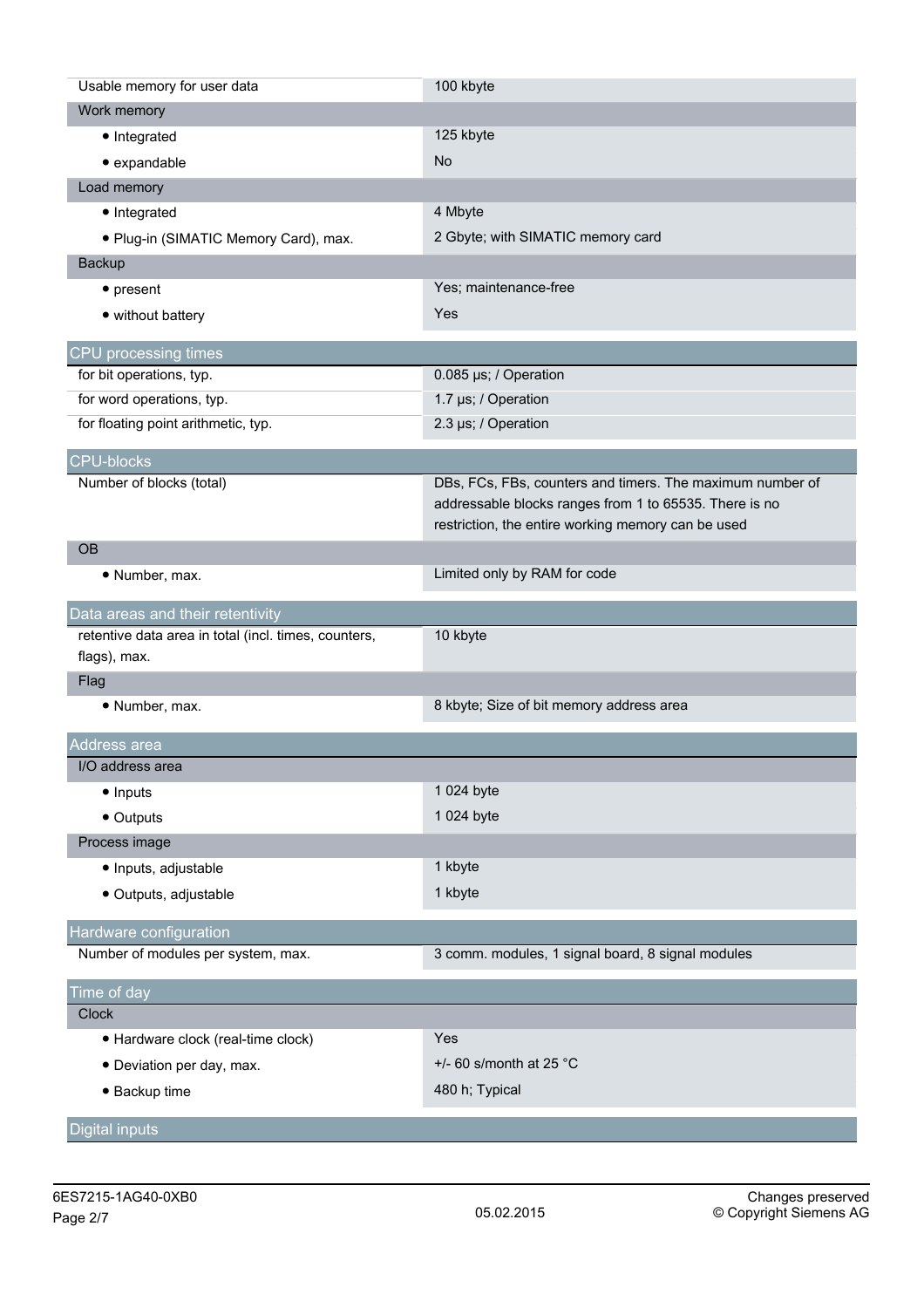| Number of digital inputs                                 | 14; Integrated                                                                                                                             |
|----------------------------------------------------------|--------------------------------------------------------------------------------------------------------------------------------------------|
| • of which, inputs usable for technological<br>functions | 6; HSC (High Speed Counting)                                                                                                               |
| integrated channels (DI)                                 | 14                                                                                                                                         |
| m/p-reading                                              | Yes                                                                                                                                        |
| Number of simultaneously controllable inputs             |                                                                                                                                            |
| all mounting positions                                   |                                                                                                                                            |
| - up to 40 $^{\circ}$ C, max.                            | 14                                                                                                                                         |
| Input voltage                                            |                                                                                                                                            |
| • Rated value (DC)                                       | 24 V                                                                                                                                       |
| • for signal "0"                                         | 5 V DC at 1 mA                                                                                                                             |
| • for signal "1"                                         | 15 VDC at 2.5 mA                                                                                                                           |
| Input current                                            |                                                                                                                                            |
| • for signal "1", typ.                                   | 1 <sub>mA</sub>                                                                                                                            |
| Input delay (for rated value of input voltage)           |                                                                                                                                            |
| for standard inputs                                      |                                                                                                                                            |
| - Parameterizable                                        | 0.1 / 0.2 / 0.4 / 0.8 / 1.6 / 3.2 / 6.4 / 10.0 / 12.8 / 20.0 µs; 0.05 / 0.1<br>/ 0.2 / 0.4 / 0.8 / 1.6 / 3.2 / 6.4 / 10.0 / 12.8 / 20.0 ms |
| - at "0" to "1", min.                                    | $0.1 \,\mu s$                                                                                                                              |
| $-$ at "0" to "1", max.                                  | 20 <sub>ms</sub>                                                                                                                           |
| for interrupt inputs                                     |                                                                                                                                            |
| - Parameterizable                                        | Yes                                                                                                                                        |
| for counter/technological functions                      |                                                                                                                                            |
| - Parameterizable                                        | Yes; Single phase: 3 at 100 kHz & 3 at 30 kHz, differential: 3 at<br>80 kHz & 3 at 30 kHz                                                  |
| Cable length                                             |                                                                                                                                            |
| · Cable length, shielded, max.                           | 500 m; 50 m for technological functions                                                                                                    |
| · Cable length unshielded, max.                          | 300 m; For technological functions: No                                                                                                     |
| <b>Digital outputs</b>                                   |                                                                                                                                            |
| Number of digital outputs                                | 10                                                                                                                                         |
| • of which high-speed outputs                            | 4; 100 kHz Pulse Train Output                                                                                                              |
| integrated channels (DO)                                 | 10                                                                                                                                         |
| short-circuit protection                                 | No; to be provided externally                                                                                                              |
| Switching capacity of the outputs                        |                                                                                                                                            |
| · with resistive load, max.                              | 0.5A                                                                                                                                       |
| · on lamp load, max.                                     |                                                                                                                                            |
|                                                          | 5 W                                                                                                                                        |
| Output voltage                                           |                                                                                                                                            |
| • for signal "0", max.                                   | 0.1 V; with 10 kOhm load                                                                                                                   |
| • for signal "1", min.                                   | 20 V                                                                                                                                       |
| Output current                                           |                                                                                                                                            |
| · for signal "1" rated value                             | 0.5A                                                                                                                                       |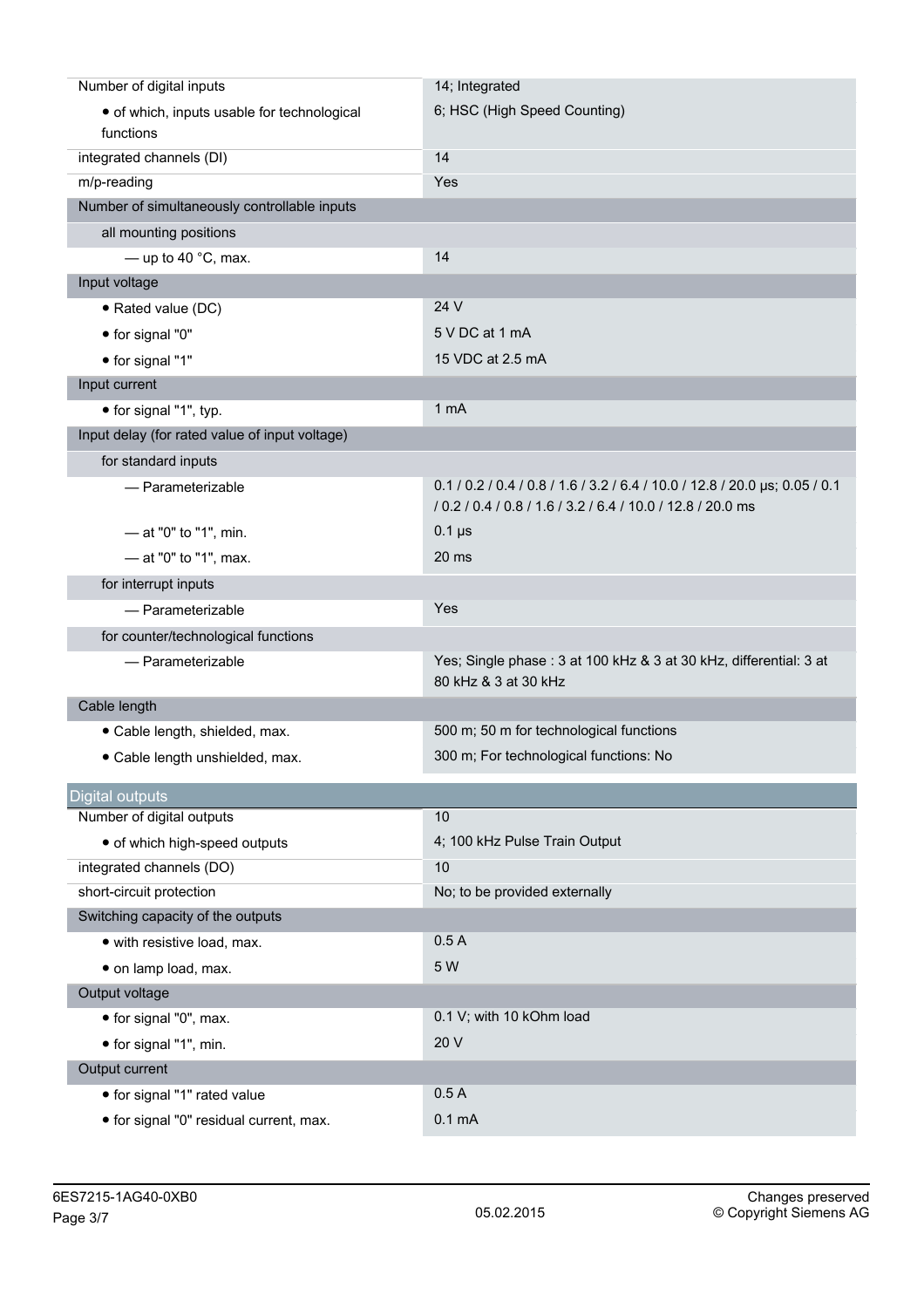| Output delay with resistive load                       |                                    |
|--------------------------------------------------------|------------------------------------|
| • "0" to "1", max.                                     | 1 $\mu$ s                          |
| • "1" to "0", max.                                     | $3 \mu s$                          |
| Switching frequency                                    |                                    |
| • of the pulse outputs, with resistive load, max.      | 100 kHz                            |
| Relay outputs                                          |                                    |
| · Max. number of relay outputs, integrated             | $\pmb{0}$                          |
| Cable length                                           |                                    |
| · Cable length, shielded, max.                         | 500 m                              |
| · Cable length unshielded, max.                        | 150 m                              |
|                                                        |                                    |
| Analog inputs                                          | $\overline{2}$                     |
| Number of analog inputs                                |                                    |
| Integrated channels (AI)                               | 2; 0 to 10 V                       |
| Input ranges                                           |                                    |
| • Voltage                                              | Yes                                |
| Input ranges (rated values), voltages                  |                                    |
| $\bullet$ 0 to +10 V                                   | Yes                                |
| • Input resistance (0 to 10 V)                         | ≥100k ohms                         |
| Cable length                                           |                                    |
| · Cable length, shielded, max.                         | 100 m; twisted and shielded        |
| Analog outputs                                         |                                    |
| Number of analog outputs                               | $\overline{2}$                     |
| Integrated channels (AO)                               | 2; 0 to 20 mA                      |
| Cable length                                           |                                    |
| · Cable length, shielded, max.                         | 100 m; Shielded, twisted wire pair |
| Analog value creation                                  |                                    |
| Integration and conversion time/resolution per channel |                                    |
| • Resolution with overrange (bit including sign),      | 10 bit                             |
| max.                                                   |                                    |
| · Integration time, parameterizable                    | Yes                                |
| • Conversion time (per channel)                        | $625 \,\mathrm{\mu s}$             |
| Encoder                                                |                                    |
| Connectable encoders                                   |                                    |
| • 2-wire sensor                                        | Yes                                |
| 1. Interface                                           |                                    |
| Interface type                                         | <b>PROFINET</b>                    |
| Physics                                                | Ethernet, 2-port switch, 2*RJ45    |
| Isolated                                               | Yes                                |
| Automatic detection of transmission speed              | Yes                                |
| Autonegotiation                                        | Yes                                |
| Autocrossing                                           | Yes                                |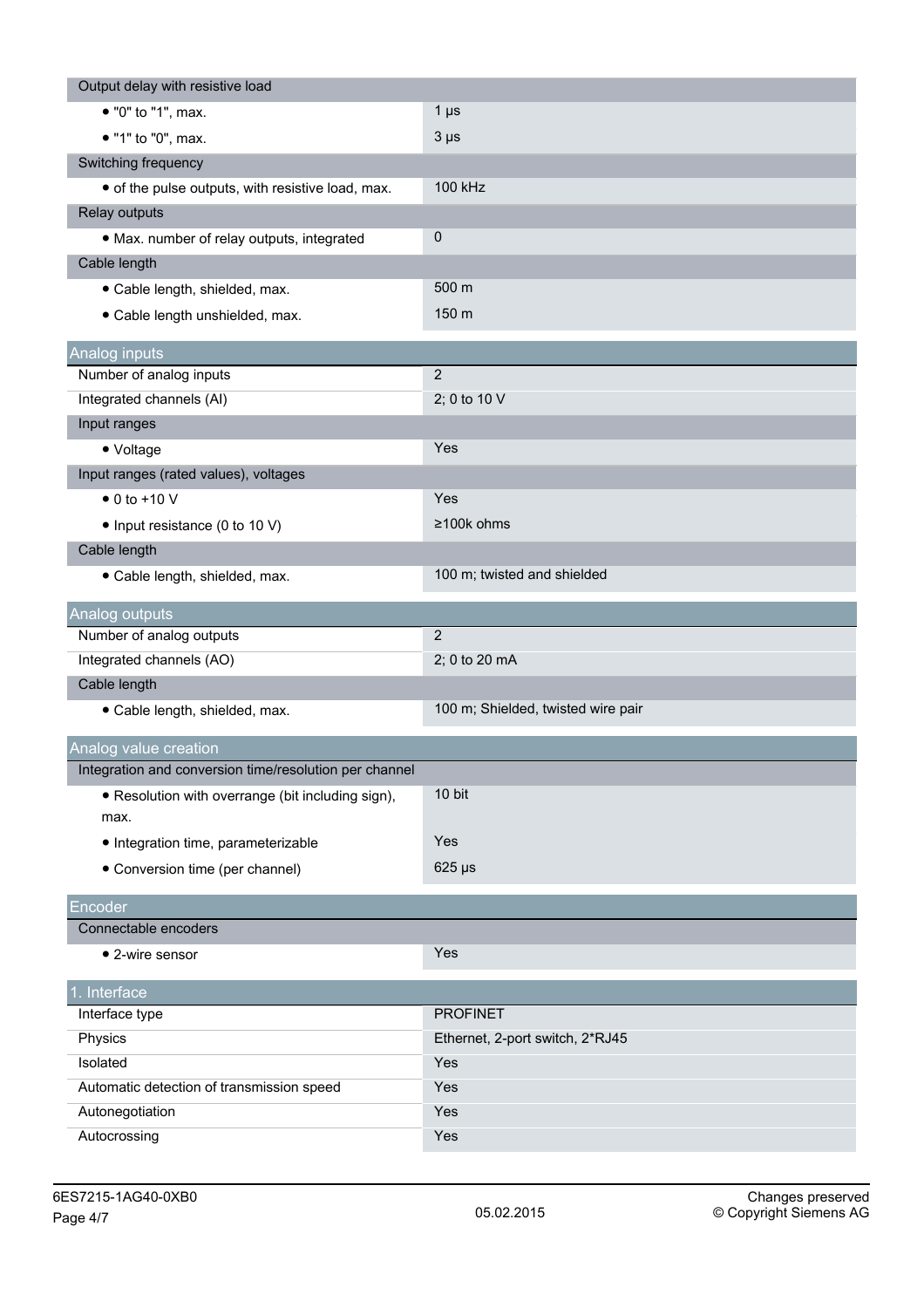| Functionality                       |                                                                         |
|-------------------------------------|-------------------------------------------------------------------------|
| · PROFINET IO Device                | Yes                                                                     |
| • PROFINET IO Controller            | Yes                                                                     |
| PROFINET IO Controller              |                                                                         |
| • Prioritized startup supported     |                                                                         |
| - Number of IO Devices, max.        | 16                                                                      |
| <b>Communication functions</b>      |                                                                         |
| S7 communication                    |                                                                         |
| • supported                         | Yes                                                                     |
| • as server                         | Yes                                                                     |
| • As client                         | Yes                                                                     |
| Open IE communication               |                                                                         |
| $\bullet$ TCP/IP                    | Yes                                                                     |
| • ISO-on-TCP (RFC1006)              | Yes                                                                     |
| $\bullet$ UDP                       | Yes                                                                     |
| Web server                          |                                                                         |
| • supported                         | Yes                                                                     |
| • User-defined websites             | Yes                                                                     |
|                                     |                                                                         |
| Test commissioning functions        |                                                                         |
| Status/control                      |                                                                         |
| · Status/control variable           | Yes                                                                     |
| • Variables                         | Inputs/outputs, memory bits, DBs, distributed I/Os, timers,<br>counters |
| Forcing                             |                                                                         |
| • Forcing                           | Yes                                                                     |
| Diagnostic buffer                   |                                                                         |
| $\bullet$ present                   | Yes                                                                     |
| <b>Traces</b>                       |                                                                         |
| • Number of configurable Traces     | 2; Up to 512 KB of data per trace are possible                          |
| <b>Integrated Functions</b>         |                                                                         |
| Number of counters                  | 6                                                                       |
| Counter frequency (counter) max.    | 100 kHz                                                                 |
| Frequency meter                     | Yes                                                                     |
| controlled positioning              | Yes                                                                     |
| PID controller                      | Yes                                                                     |
| Number of alarm inputs              | 4                                                                       |
| Number of pulse outputs             | $\overline{4}$                                                          |
| Limit frequency (pulse)             | 100 kHz                                                                 |
| <b>Galvanic isolation</b>           |                                                                         |
| Galvanic isolation digital inputs   |                                                                         |
| • Galvanic isolation digital inputs | 500V AC for 1 minute                                                    |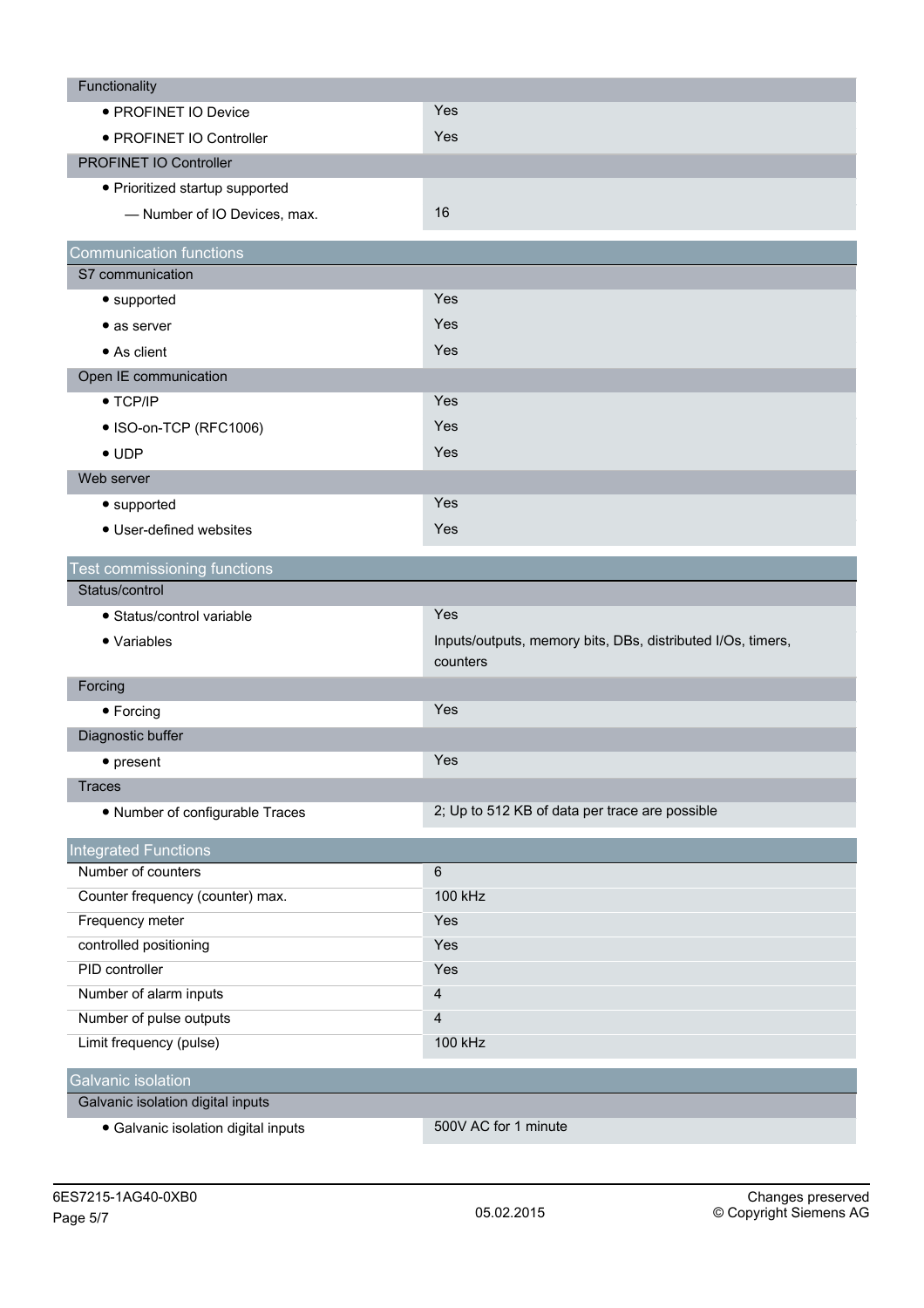| • between the channels, in groups of                                                     | $\mathbf{1}$                                                                                                      |
|------------------------------------------------------------------------------------------|-------------------------------------------------------------------------------------------------------------------|
| Galvanic isolation digital outputs                                                       |                                                                                                                   |
| · Galvanic isolation digital outputs                                                     | 500V AC for 1 minute                                                                                              |
| • between the channels, in groups of                                                     | $\mathbf{1}$                                                                                                      |
| Permissible potential difference                                                         |                                                                                                                   |
| between different circuits                                                               | 500 V DC between 24 V DC and 5 V DC                                                                               |
| <b>EMC</b>                                                                               |                                                                                                                   |
| Interference immunity against discharge of static electricity                            |                                                                                                                   |
| • Interference immunity against discharge of<br>static electricity acc. to IEC 61000-4-2 | <b>Yes</b>                                                                                                        |
| - Test voltage at air discharge                                                          | 8 kV                                                                                                              |
| - Test voltage at contact discharge                                                      | 6 <sub>kV</sub>                                                                                                   |
| Interference immunity to cable-borne interference                                        |                                                                                                                   |
| • Interference immunity on supply lines acc. to<br>IEC 61000-4-4                         | Yes                                                                                                               |
| • Interference immunity on signal lines acc. to<br>IEC 61000-4-4                         | Yes                                                                                                               |
| Surge immunity                                                                           |                                                                                                                   |
| • on the supply lines acc. to IEC 61000-4-5                                              | Yes                                                                                                               |
| Immunity against conducted interference induced by high-frequency fields                 |                                                                                                                   |
| • Interference immunity against high-frequency<br>radiation acc. to IEC 61000-4-6        | Yes                                                                                                               |
| Emission of radio interference acc. to EN 55 011                                         |                                                                                                                   |
| • Limit class A, for use in industrial areas                                             | Yes; Group 1                                                                                                      |
| • Limit class B, for use in residential areas                                            | Yes; When appropriate measures are used to ensure compliance<br>with the limits for Class B according to EN 55011 |
| Degree and class of protection                                                           |                                                                                                                   |
| Degree of protection to EN 60529                                                         |                                                                                                                   |
| $\bullet$ IP20                                                                           | Yes                                                                                                               |
| Standards, approvals, certificates                                                       |                                                                                                                   |
| CE mark                                                                                  | Yes                                                                                                               |
| UL approval                                                                              | Yes                                                                                                               |
| cULus                                                                                    | Yes                                                                                                               |
| RCM (formerly C-TICK)                                                                    | Yes                                                                                                               |
| FM approval                                                                              | Yes                                                                                                               |
| Marine approval                                                                          |                                                                                                                   |
| • Marine approval                                                                        | Yes                                                                                                               |
| <b>Ambient conditions</b>                                                                |                                                                                                                   |
| Free fall                                                                                |                                                                                                                   |
| • Drop height, max. (in packaging)                                                       | 0.3 m; five times, in dispatch package                                                                            |
| Ambient temperature in operation                                                         |                                                                                                                   |